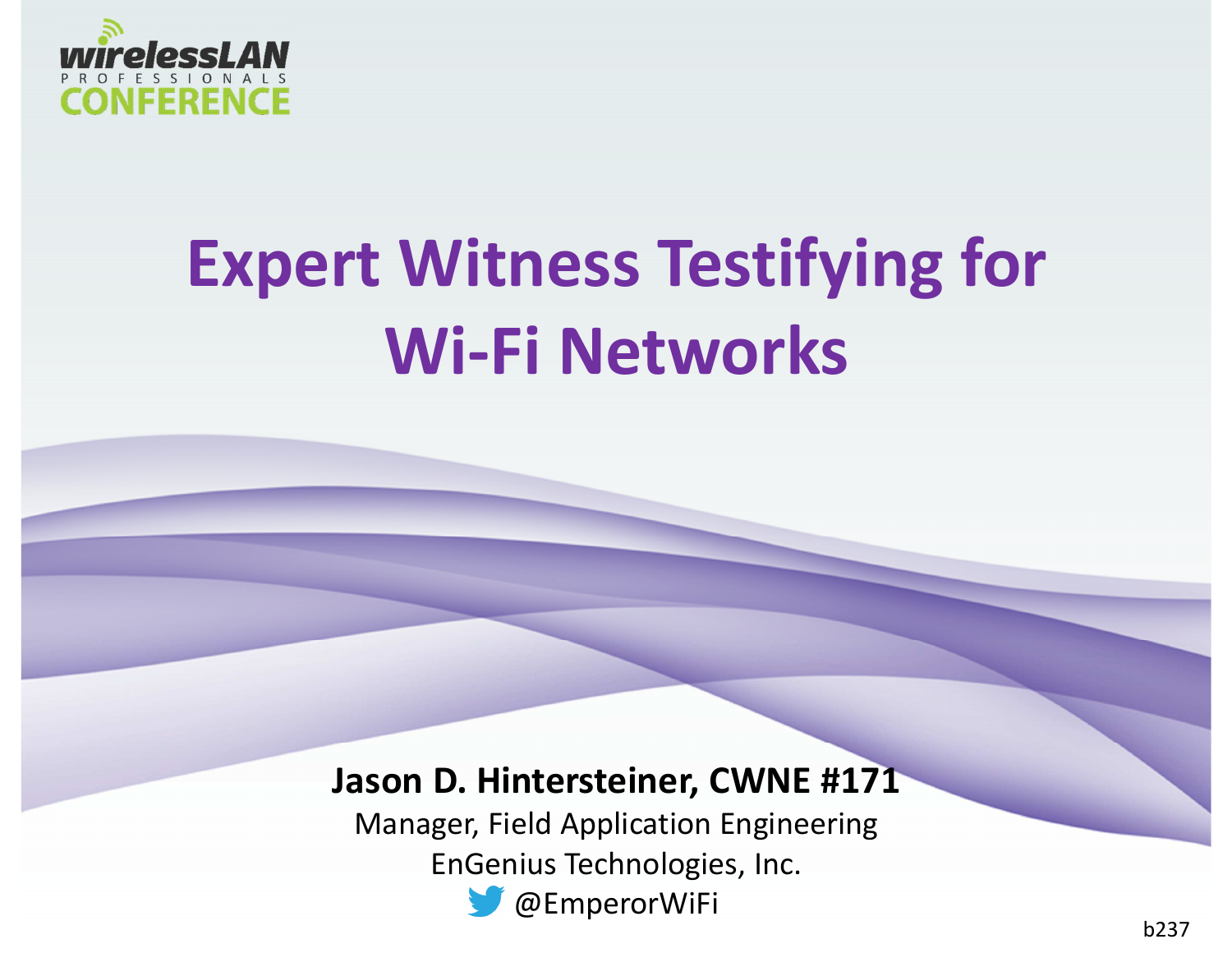

#### **What is an Expert Witness?**

- Witness in a court case, brought in as an outside expert
- Recognized professional and authority in a specific technical field
- Outside objective observer (no involvement in the original project)
- Person who can speak with knowledge, authority, and truthfulness
- Both sides will typically supply their own expert witnesses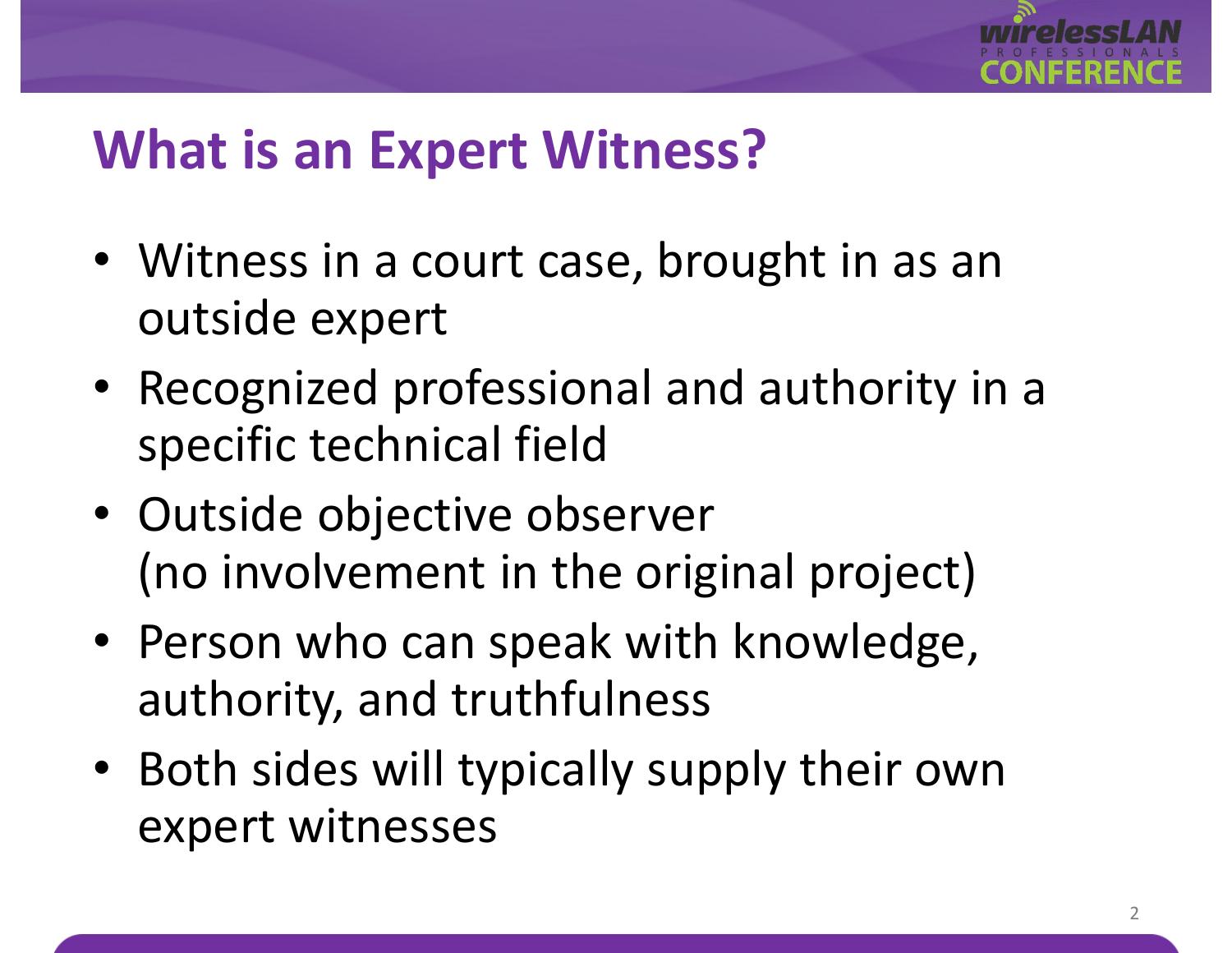

### **Core Issues that Generate a Court Case**

- Breach of Contract
	- – Failure to pay for equipment installed and/or services provided
	- – $-$  Failure to deploy to specifications
	- –Failure to follow any legal / regulatory guidelines
	- – $-$  Failure of performance
- Significant Damages
	- –— Financial
	- –— Property (e.g. failure of security monitoring)
	- –Loss of Life (e.g. failure of medical monitoring)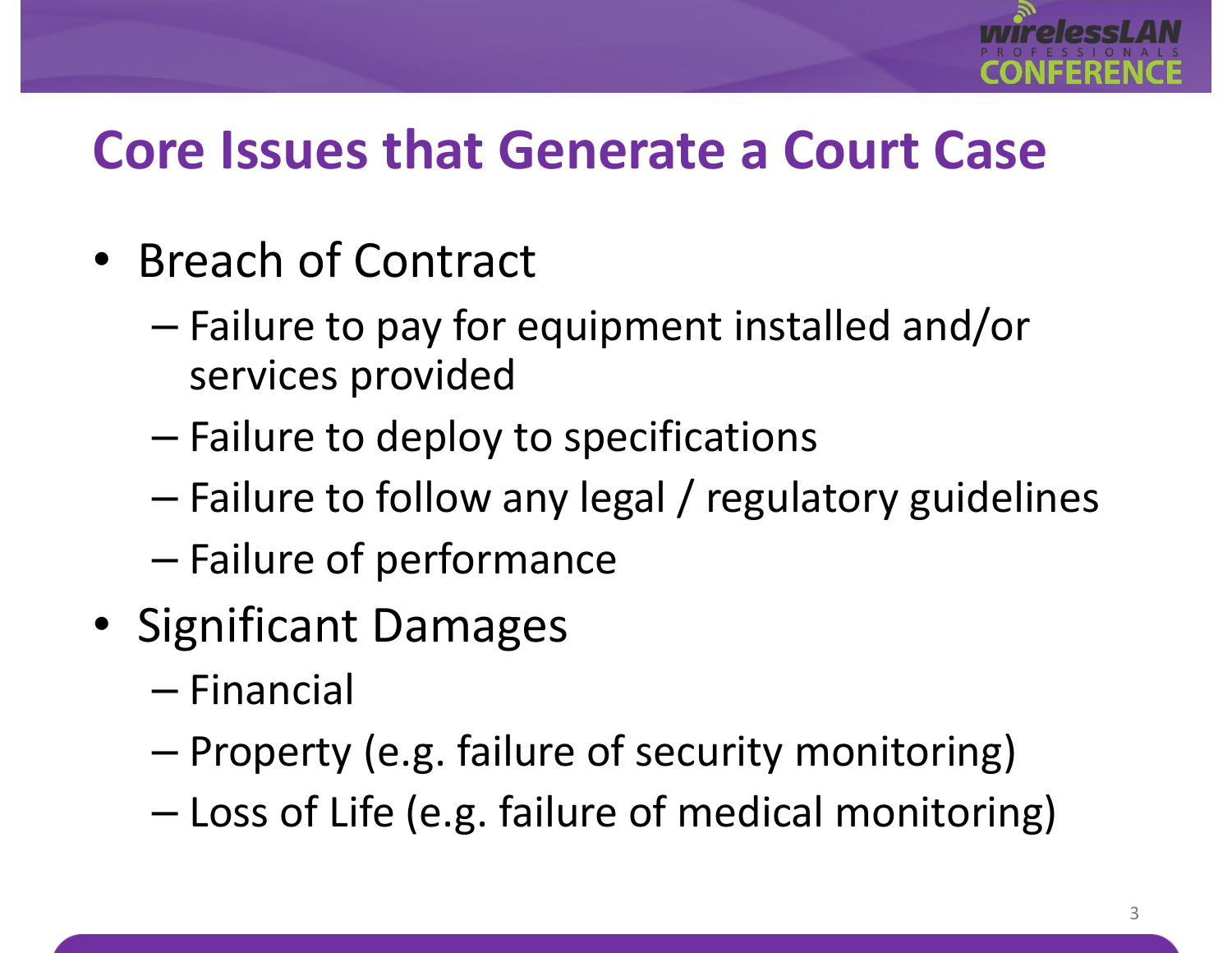

## **Core Problems Underlying a Court Case**

- Bad Documentation
	- Poorly defined requirements and/or constraints
	- Poorly defined deliverables (badly written contracts, statements of work, etc.)
	- – $-$  Poor expectations of performance
- Failure (or improper expectations) of network performance and/or service(s) provided
- Lack of proper technical expertise by one (or often both) parties
- $\bullet$ Usually both sides have some elements of fault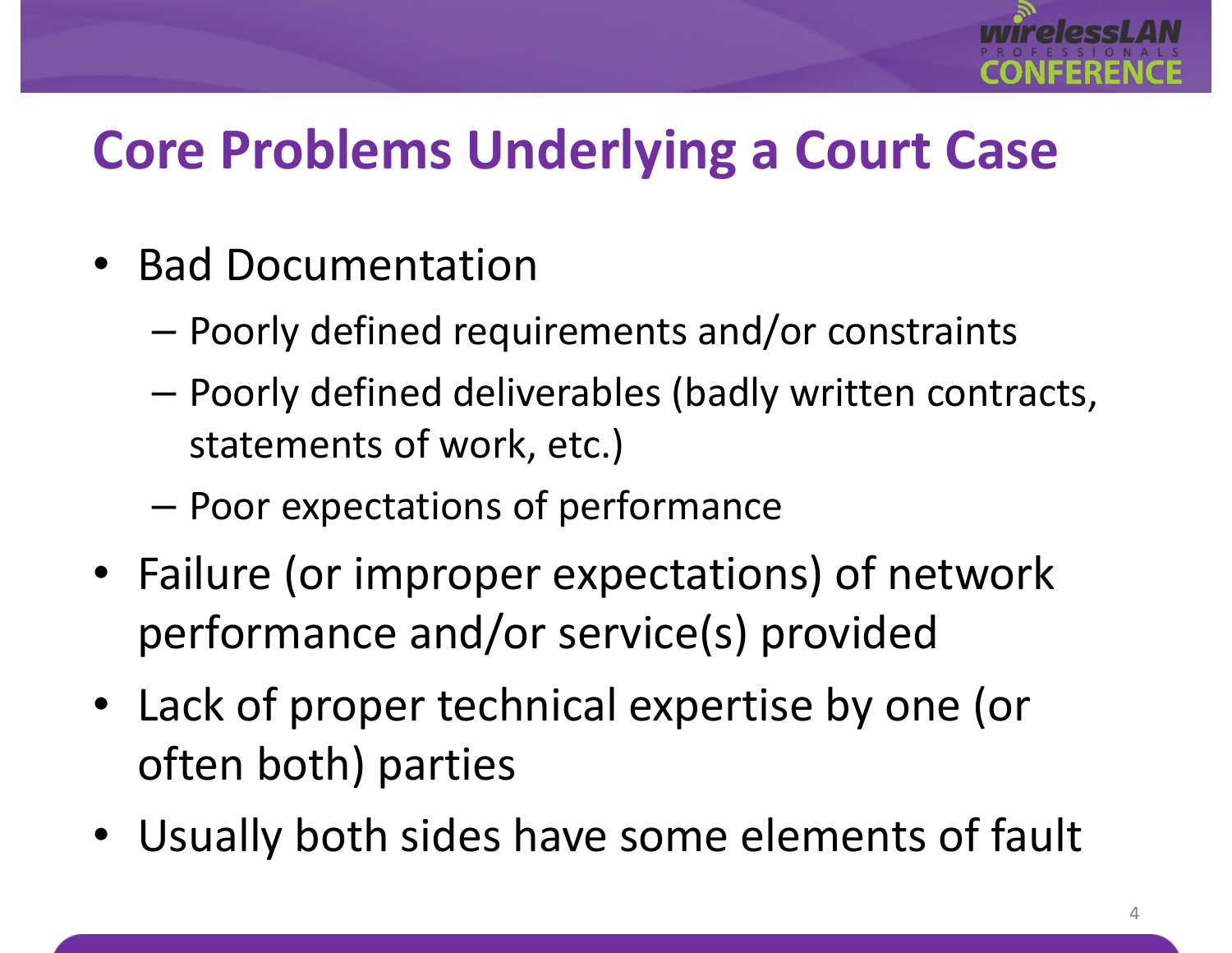

## **Qualifications of a Wi-Fi Expert Witness (1)**

- Recognized leader and authority in wired and wireless networking
- •• Solid Education / College Degrees
- Certifications

(e.g. CWNE, relevant CWDP, CWAP, CWSPs, CompTIA certifications, relevant vendorspecific certifications)

• Previous experience as an Expert Witness a plus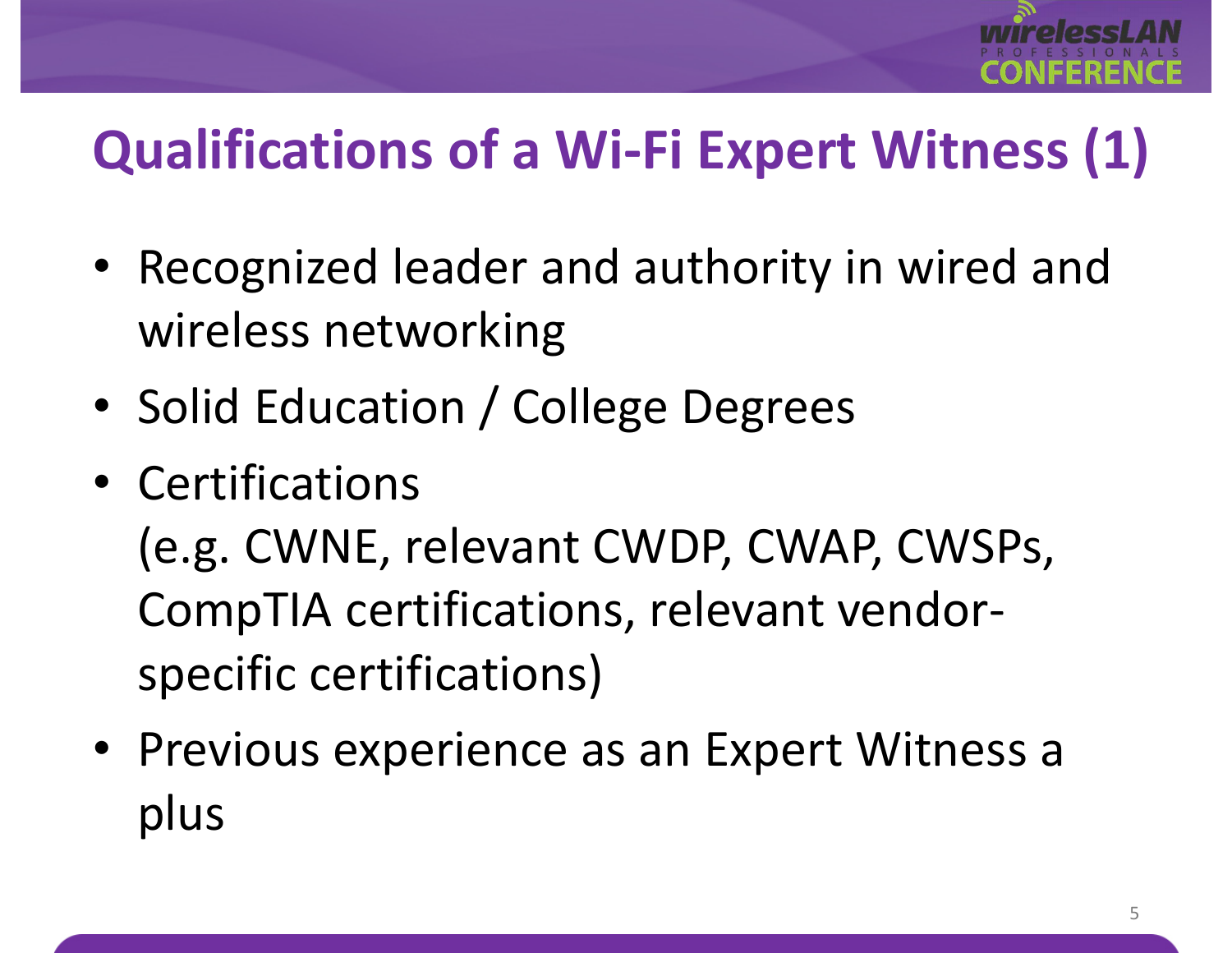

## **Qualifications of an Expert Witness (2)**

- Demonstrated work experience directly applicable to the case issues (more is better)
- Breadth of knowledge and expertise(Wi-Fi by itself is rarely enough)
- Publications
	- –— Blogs
	- –— Conference Talks
	- –– Lectures / Teaching
	- – $-$  Publications (technical papers, books, etc.)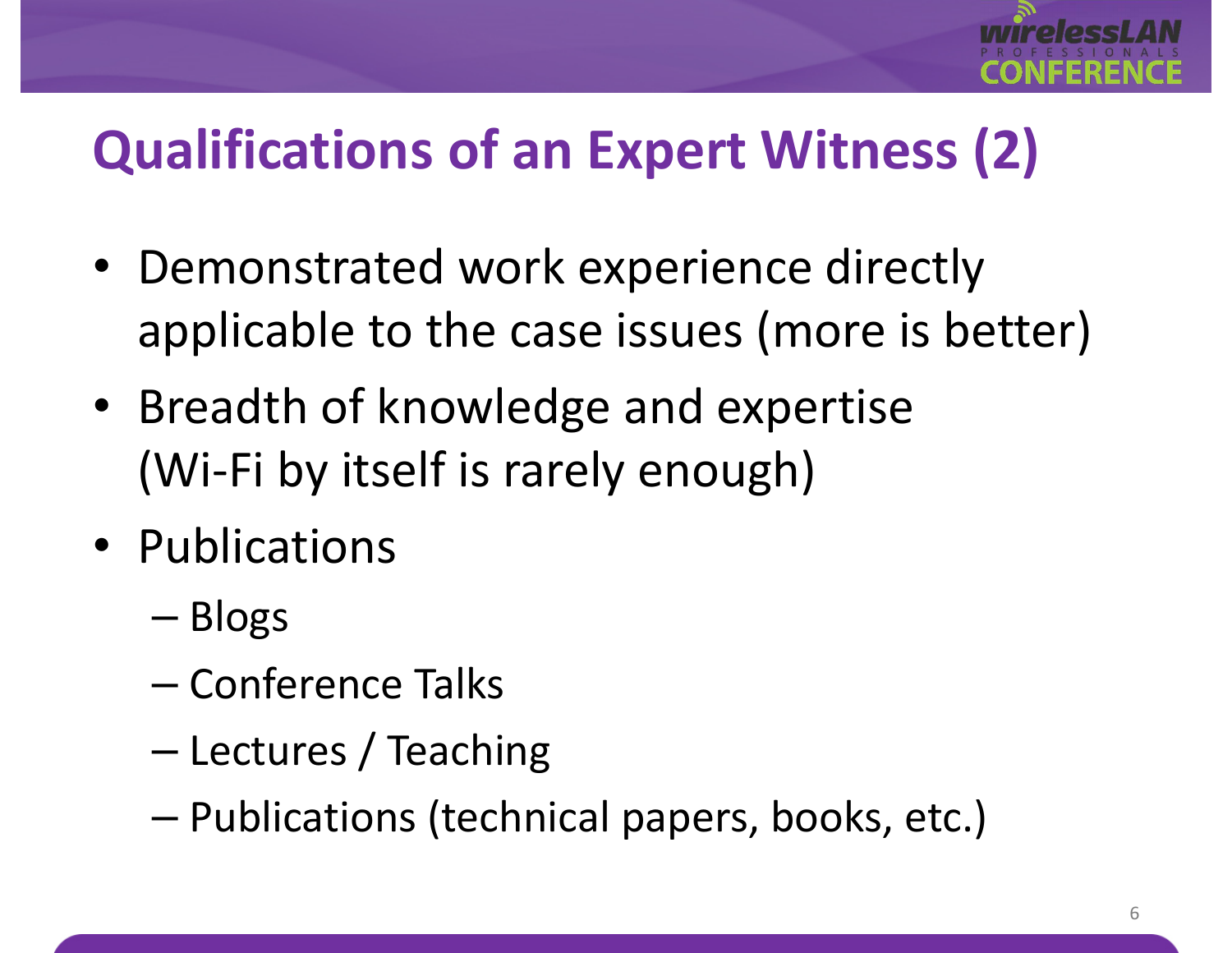

### **Step 1: Forensic Analysis**

- Requirements Analysis
	- –Documents: RFPs, Contracts, Statements of Work
	- – $-$  Determine quality of requirements
	- – $-$  Determine if one or both sides over-constrained
- Design Analysis: Predictive Model
- • Passive / Active Site Surveys
	- –– Requires physical access to site
	- –Network in case may or may not still be deployed
	- –Usually a "representative sample" is sufficient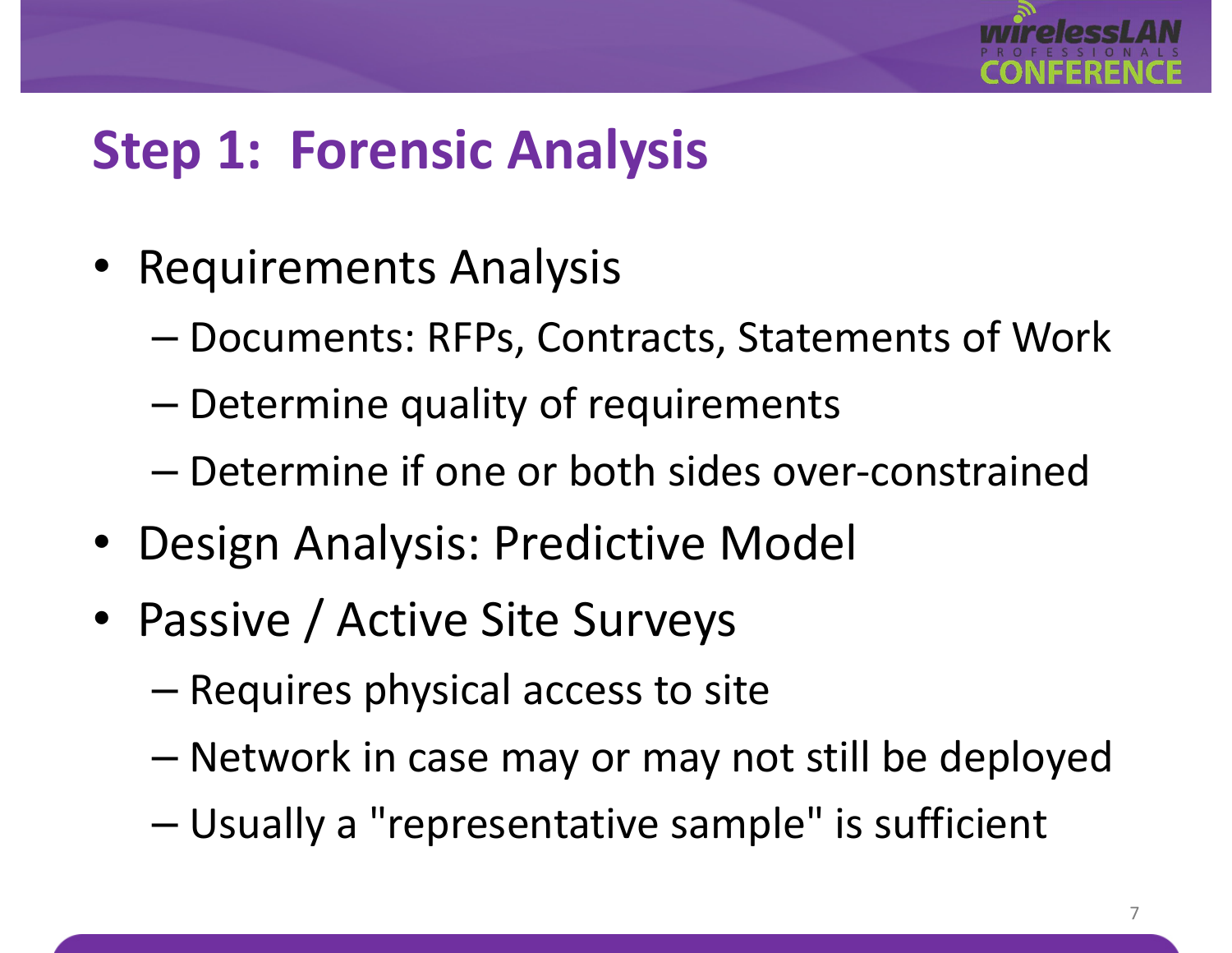

#### **Step 2: DepositionProcess**

- Set in a law office with opposing attorney interviewing you
- Everything said is recorded by court reporter
- Your client and attorney are generally in the room, but generally will not intervene except to object to the form or content of specific questions
- Deposition can readily last several hours (can span multiple days in complex cases)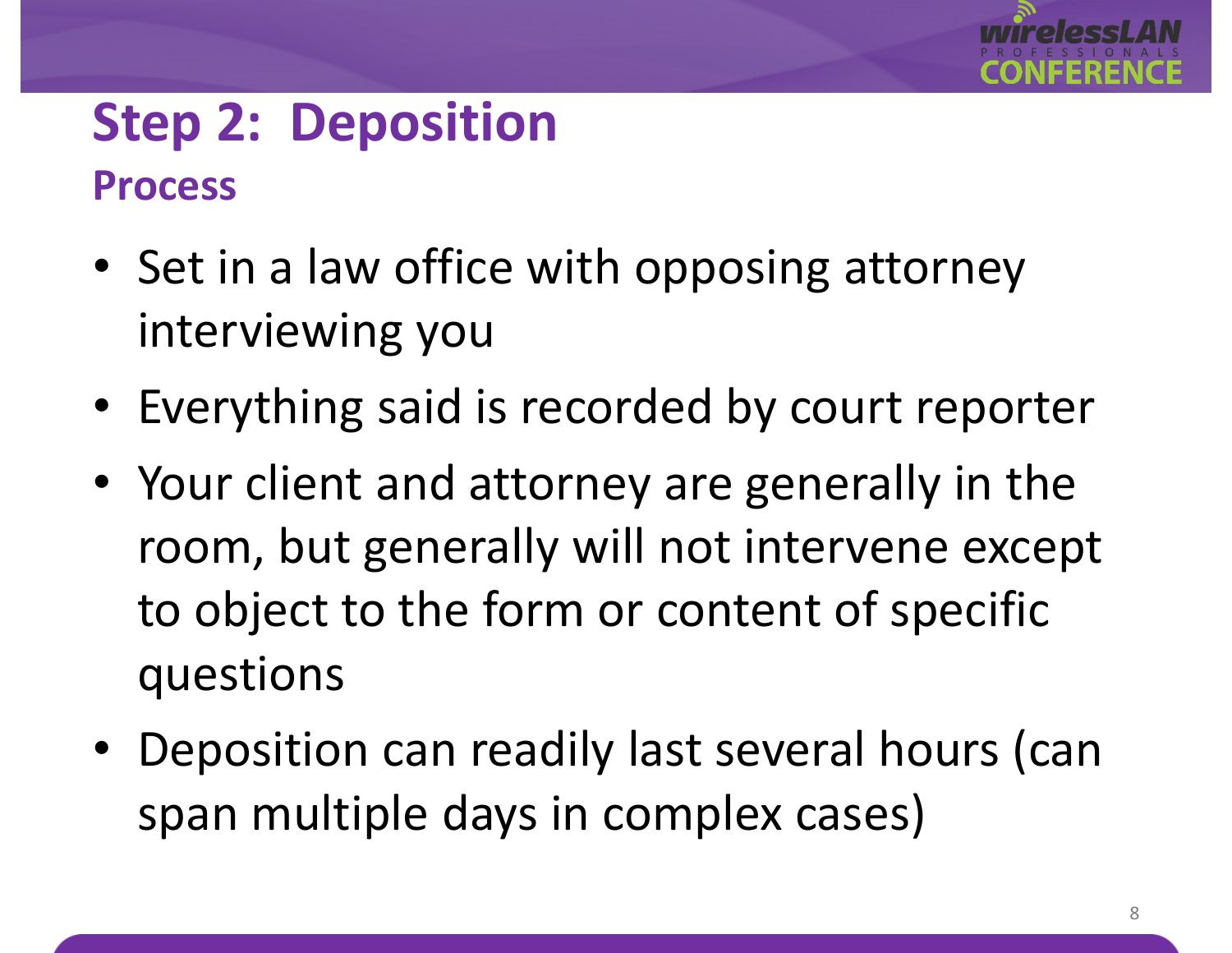

## **Step 2: Deposition**

**First Line of Attack: Your CREDIBILITY**

- Review of academic and professional credentials and work experience
- Quiz of your knowledge
- Review of any public domain materials(e.g. blogs, publications, social media)
- • Review of your independence / objectiveness from the case

#### *Your Goal: Demonstrate that you are the expert authority you claim to be.*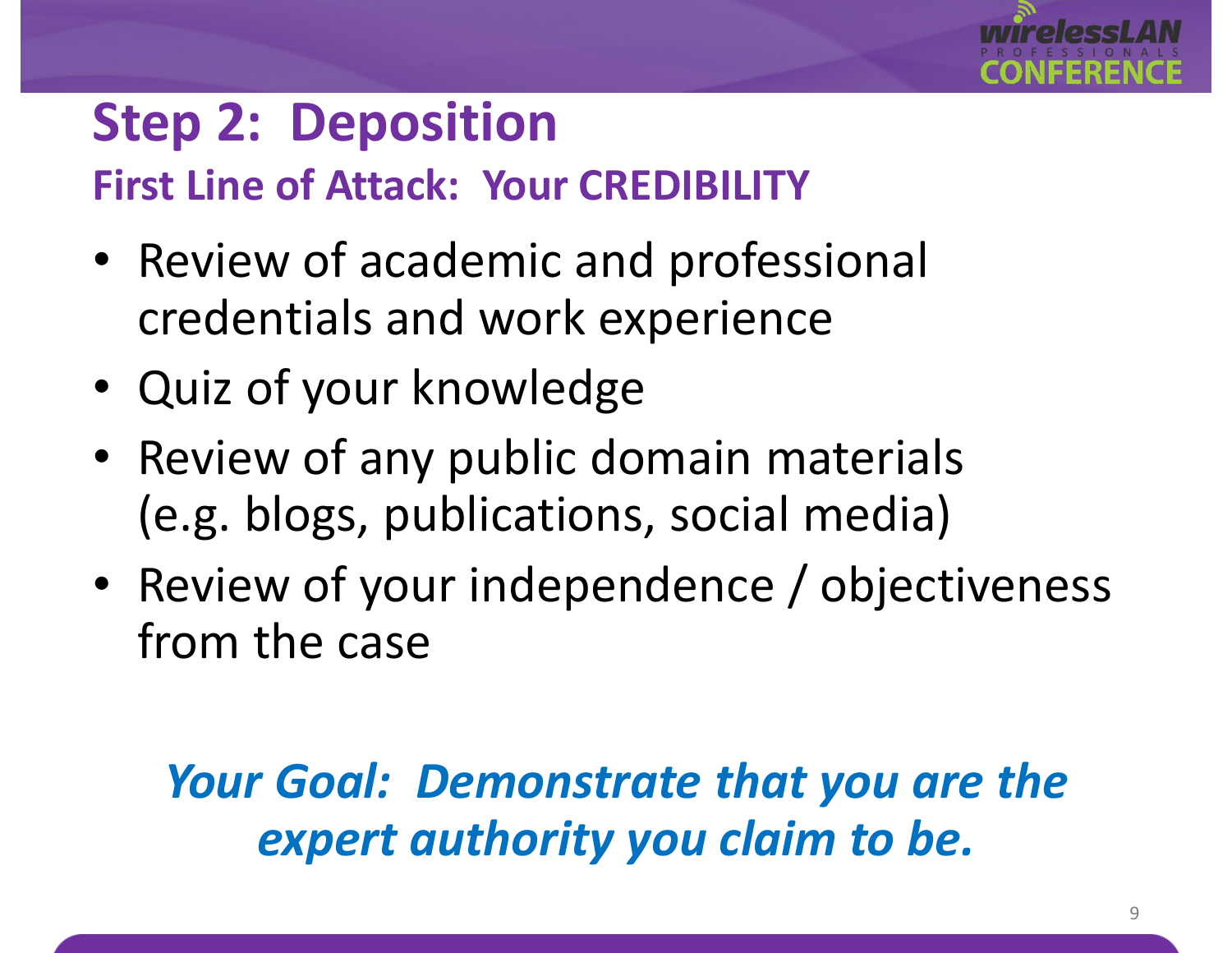## **Step 2: Deposition**

**Second Line of Attack: Your Conclusions**

- •• Review of your reports / forensic analysis
- Attempt to "poke holes" in your analysis or conclusions
- • Attempt to divert attention to unrelated / peripherally-related topics that help the other side

*Your Goal: Communicate the conclusions that support your case, even if the other side is trying to avoid those topics.*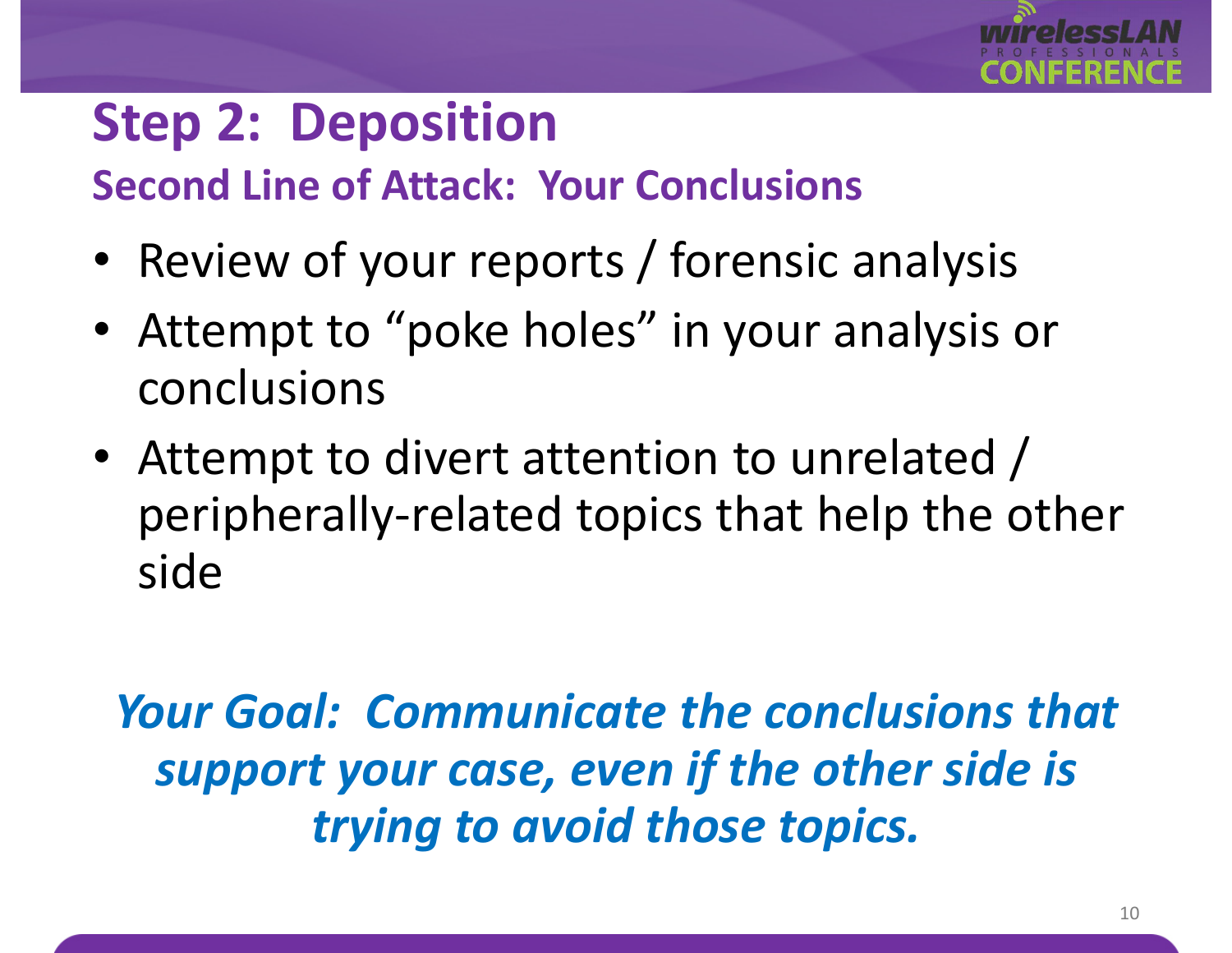## **Step 3: Trial**

- Most cases settle (trials are expensive)
- Similar to deposition, but with a judge (and potentially a jury)
- Anticipate what questions you will be asked
	- –Attacks on your credibility and conclusions
	- Attacks on any inconsistencies in the deposition and/or forensic analysis and reports
	- –You usually cannot introduce any "new facts"
	- –Review your own deposition several times
	- Review depositions of opposing Expert Witnesses

#### *Even mistakes have to look like part of a brilliant plan!*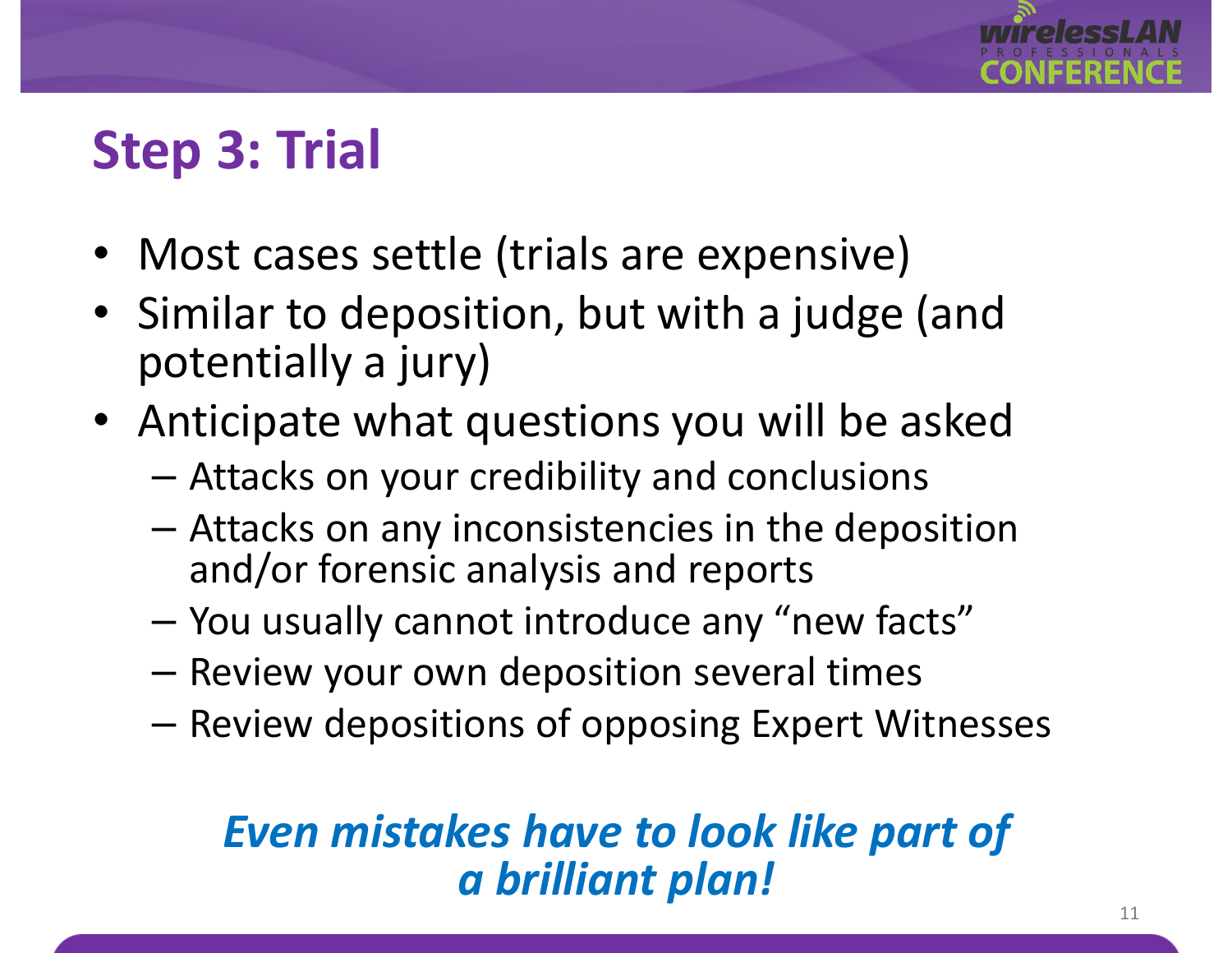

### **Tips for Being SuccessfulDeposition and Trial (1)**

- •The opposing attorney is NOT YOUR FRIEND
- The opposing attorney will try to trip you up
	- –— Double negatives
	- Compound questions
	- $-$  May be verbally abusive
- • Keep answers factual or based on professional experience
- Do not get rattled: Feel free to pause or ask lawyer to clarify or rephrase (opposing attorneys hate this, and it can throw them off their stride)